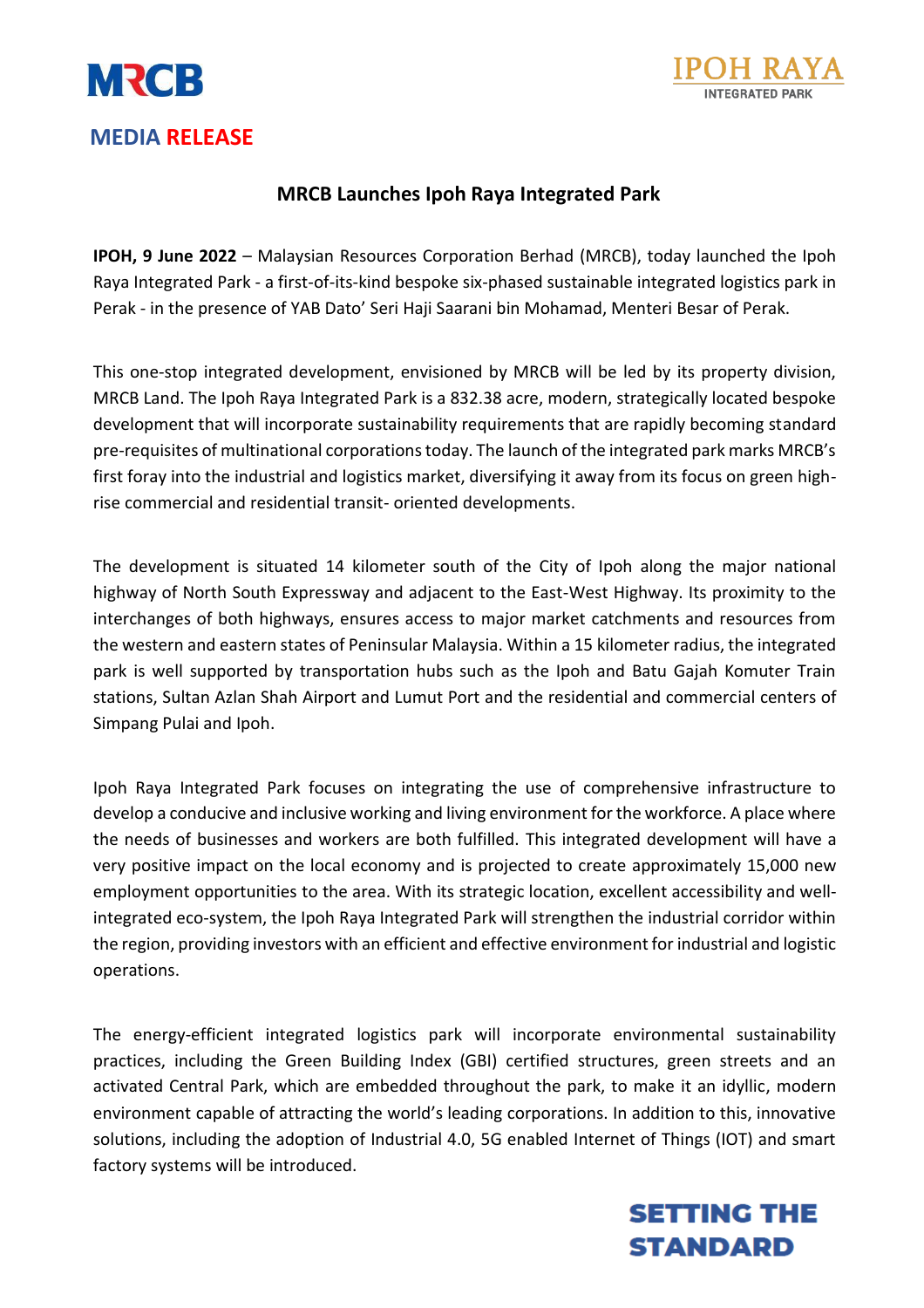



Speaking at the launch of the development, YAB Dato' Seri Haji Saarani bin Mohamad, Menteri Besar of Perak stated "We welcome and fully support the development of the Ipoh Raya Integrated Park in Perak. As we work towards economic recovery, we have outlined several key areas of focus for the state, including attracting potential investors, creating job opportunities and accelerating the adoption of technology. The Perak Government is working closely with various agencies and private sectors to achieve our targets and now with the introduction of the Ipoh Raya Integrated Park, we are confident that Perak will continue to build and gain recognition as an important hub for investors and multi-national corporations alike."

"The Ipoh Raya Integrated Park will lay the groundwork for our entry into industrial and logistics development, a segment of the market where we believe there will be much demand over the next few years from multinational corporations looking for large, strategically located, bespoke developments meeting their sustainability requirements. The development of an integrated park and our tie-in with strategic partners is also in line with our policy of supporting bumiputera companies and providing an avenue for upcoming technology companies to hone their skills and offerings," said YABhg. Tan Sri Mohd Annuar bin Zaini, Chairman of MRCB Land.

"The Ipoh Raya Integrated Park will consist of six phases with several key development areas including an agro-based industrial hub, a logistics hub, managed park 1, 2, and 3, accommodation facilities, technical and vocational education and training facilities. Phase 1 of the integrated park, which is the development of the logistics hub, is slated for completion in 2028," he went on to explain.

During the launch event, memorandums of understanding (MoUs) were signed with the three strategic partners of the development, Aerodyne Group, Hi Wealth Labs Sdn Bhd and Lorry.com. These companies will kick-start the advancement of technology and innovation at Ipoh Raya Integrated Park, each bringing with them a unique area of expertise:

- Aerodyne, with its Project Reporting Interactive Surveillance and Management (PRISM) Solution, will provide expertise for all three phases of pre-construction, under construction and O&M inspection for completed buildings. The company also aims to leverage on Ipoh Raya Integrated Park to enable AI-driven UAV delivery in the future, serving clients, partners and Malaysians in the northern region and beyond;
- Hi Wealth Labs aims to explore blockchain technology adoption in Ipoh Raya Integrated Park, to increase its efficiency, transparency and traceability as well as increase the security of supply chains in logistics. The company will share its knowledge in terms of 5GT IoT (Internet of things) solutions to develop the integrated park; and